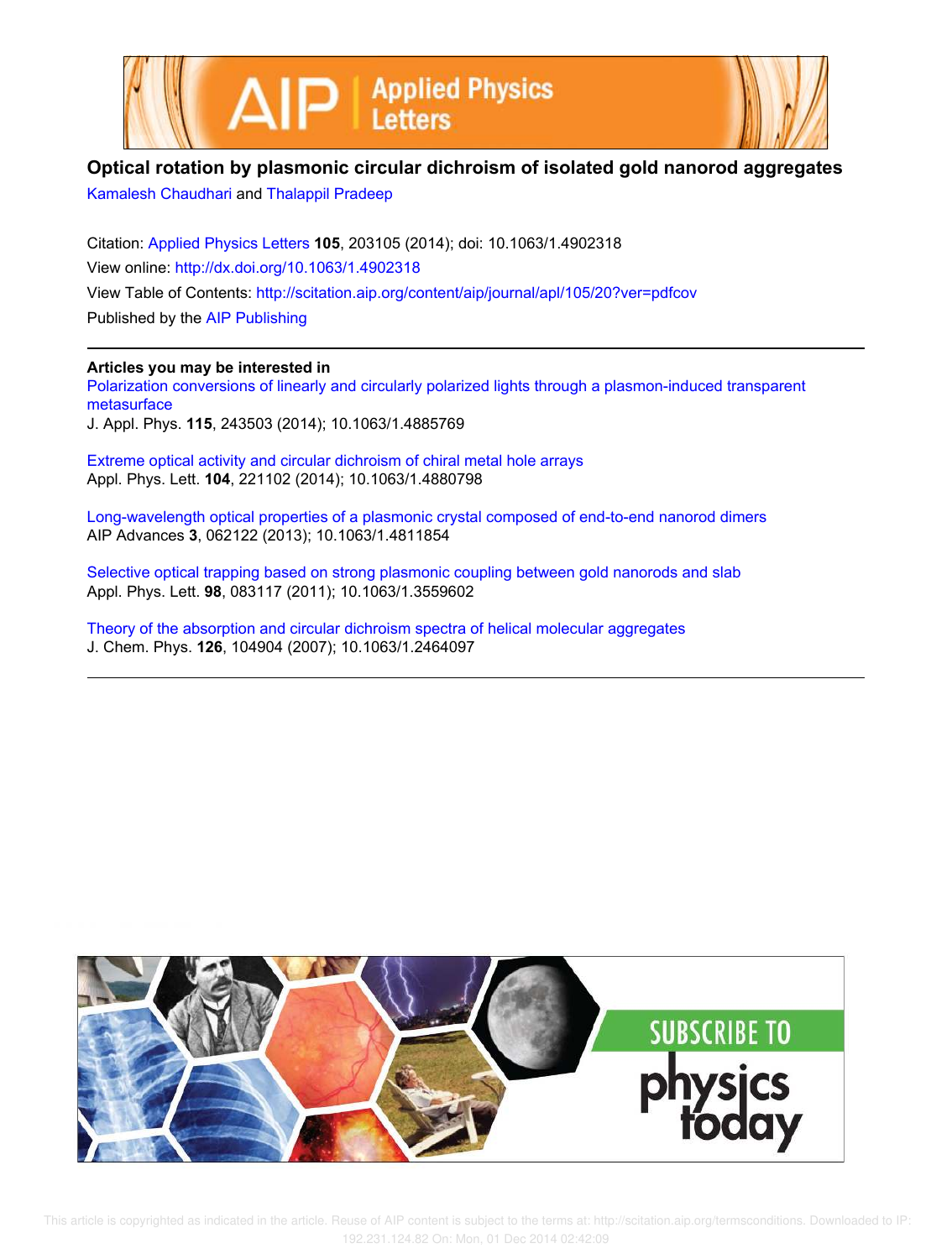

## Optical rotation by plasmonic circular dichroism of isolated gold nanorod aggregates

Kamalesh Chaudhari<sup>1,2</sup> and Thalappil Pradeep<sup>2,a)</sup>

 ${}^{1}$ Department of Biotechnology, Indian Institute of Technology Madras, Chennai 600 036, India  $2$ DST Unit of Nanoscience (DST UNS) and Thematic Unit of Excellence (TUE), Department of Chemistry, Indian Institute of Technology Madras, Chennai 600 036, India

(Received 17 October 2014; accepted 8 November 2014; published online 19 November 2014)

We show that plasmonic chirality in single gold nanorod (GNR) aggregates leads to the rotation of polarization of the scattered light. 3D glasses in conjunction with linearly polarized dark field scattering microspectroscopy were used to study the chirality of single GNR aggregates. Using this hetero-polarizer setup, we not only detect but also quantify their chirality. A polar mapping strategy was used for providing direct evidence for the emergence of light of different polarization angles when chiral GNR aggregates were excited with circularly polarized light of different handedness. Further, we have developed a methodology to eliminate fluctuations in the scattering intensity by averaging and normalizing the data. This allows calculation of plasmonic circular dichroism scattering spectra with high accuracy.  $\odot$  2014 AIP Publishing LLC. [http://dx.doi.org/10.1063/1.4902318]

Diverse combinations of chiral molecules and arrangements of nanoparticles exhibit plasmonic circular dichroism  $(PCD)$ .<sup>1–6</sup> The origin of PCD may be different in each of these combinations. Chiral molecules which otherwise exhibit circular dichroism (CD) signals in the UV range, if inserted within the plasmonic hot spots, exhibit giant enhancement in the same.<sup>7</sup> This enhancement arises from the coulomb interaction of the molecular dipoles parallel to the axis of the dimers of nanoparticles.<sup>7</sup> But for nanocrystals such as Au-twisters or pyramid-like and tetrahedral crystals of gold, chirality is intrinsic and CD is induced by mixing of different plasmon harmonics.<sup>8</sup> In some cases, when nanoclusters of gold or silver, composed of a few atoms, are stabilized with chiral ligands, the resultant protected clusters exhibit chiroptical properties<sup>5,9</sup> due to the transfer of ligand chirality to the metal core either in its structure or in its electronic states as a result of the perturbation of the electronic field of the ligands.<sup>5</sup> It has been shown that a variety of plasmonic nanoparticle (PNP) assemblies formed on helical molecular templates exhibit plasmonic chirality. $3,4,6,10,11$  Interestingly, assemblies of gold nanorods (GNRs) as well as dimers of GNRs also exhibit PCD.<sup>1,12</sup> Auguié et al. have shown by theoretical calculations that when inter-particle distance is comparable to the wavelength of incident light, the phase of electromagnetic field coupling two dipoles becomes distance dependent. This leads to retardation effect and gives rise to asymmetric CD line shape.<sup>1</sup> Ma *et al*. have shown the possibility of PCD measurements of such single particles using correlated transmission electron microscopy (TEM) and scattering spectroscopy.<sup>12</sup> Although such advanced measurements are necessary for testing the validity of concepts; simplification of methods is required for their routine use. For such simplification, new techniques for signal detection as well as understanding of novel phenomena associated with the system under investigation are equally important.

In this work, we show that there is optical rotation involved in the PCD of GNR aggregates and it can be detected using recently developed hetero-polarizer setup. These aggregates were formed as a result of interaction between GNRs of size  $\sim$ 30/10 nm (length/diameter) and L-glutathione, a tripeptide (GSH). Details of the method of preparation are provided in the supplementary material.<sup>13</sup> TEM images of few such GNR aggregates are shown in



FIG. 1. A hetero-polarizer setup to sense and quantify PCD signals at single particle level, consisting of 3D glasses and linear polarizers on an upright DFSMS setup. First two images ((a) and (b)) at the bottom left show a single GNR as seen in DFSMS along with its polar map, respectively. Scale bar is  $1 \mu$ m. Next four images ((c)–(f)) are TEM images of single isolated GNR aggregates. Scale bar is 20 nm. GNRs aligned with off-axis tilt, even minor, are likely to be chiral.<sup>1,12</sup> The symbols and codes for polarizers will be used

0003-6951/2014/105(20)/203105/4/\$30.00 105, 203105-1 105, 203105-1 90003-6951/2014 AIP Publishing LLC

 $a$ <sup>2</sup>E-mail: pradeep@iitm.ac.in in the next figures.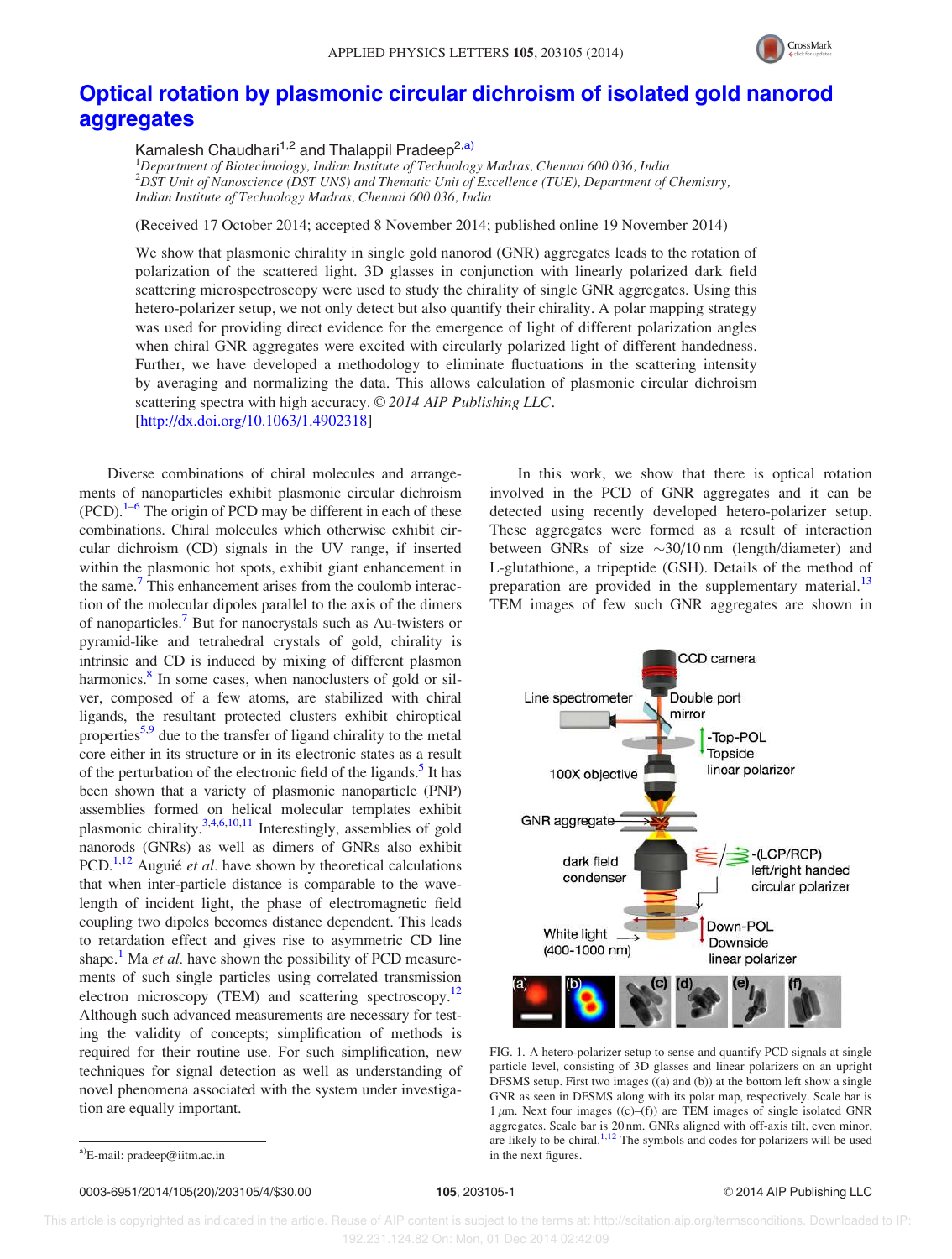Fig. 1 (see below). Few more images are shown in the supplementary material.<sup>13</sup> In dark field scattering microspectroscopy (DFSMS) studies, GNR aggregation was confirmed by changes in their scattering spectrum while analyzing the PCD data. From the previous studies, it has been observed that single particle spectra of end-to-end or side-by-side arrangements of GNRs give rise to a single prominent plasmonic band (in contrast to two peaks in the ensemble spectra in solution) but other arrangements give rise to two plasmonic bands.<sup>14,15</sup> Hence, existence of two plasmonic bands confirms the presence of GNR aggregates.

To sense and quantify PCD signals at single particle level, a simple hetero-polarizer based technique was developed. This technique utilizes regular 3D glasses as circular polarizers for illumination of the samples in linearly polarized-DFSMS (PDFSMS). Details of the experimental setup are shown in Fig. 1. Please note that although 3D glasses themselves are analyzers of circularly polarized light (CPL) (quarter wave plate  $+$  linear polarizer), to provide uniform linearly polarized input to the quarter wave plate, LCP/RCP (left/right handed circular polarizers) were placed after Down-POL (downside polarizer, Fig. 1) in the imaging setup. Recent studies from our group have shown that when scattering from isolated GNRs was analyzed with a linear analyzer having a minute tilt, their polarization patterns can be mapped (referred as polar maps, Fig. 1 inset).<sup>16</sup> Such maps are formed due to refraction of light rays when they pass through an analyzer. This technique provides in situ mapping of the polarization patterns of nanostructures which selectively scatter light of specific polarization. Isolated rod shaped particles exhibit "figure 8" shaped polar map, while isotropic spherical particle exhibits a filled circle. For this purpose, scattered light from the sample was passed from linear analyzer (Top-POL, topside polarizer) whenever polar mapping was required. Since polar maps, being projections of maximum intensity values from a set of images captured at various analyzer angles, they span a larger area than the actual GNR image. Hence, size of the polar map depends on the extent of shift in GNR image which occurs due to refraction of scattered light through analyzer with minute angular tilt.<sup>16</sup> Decrease in the scattering intensity due to polarizers in the optical path was taken care of by increasing the exposure time of the camera. Note that the diffraction limited images of single GNRs are spherical in shape and are red in color due to the excitation of longitudinal plasmon.

Previous reports using ensemble CD spectroscopy have shown that when GNRs are treated with GSH, they exhibit chiral response.<sup>17</sup> Chirality of GNR aggregates can be attributed to the arrangements in which longitudinal axis of GNRs are crossed<sup>1,12</sup> as in TEM images (Figs. 1(c)–1(f)). In the case of single particle spectroscopic measurements, different arrangements of aggregates can settle on the glass substrate with different orientations. Hence, when such aggregates having different orientations were studied, some of them exhibit strong chirality whereas others do not. Also due to randomness in the orientation and arrangements of GNR aggregates, there can be variations in the PCD signals. Due to the same reason, results from single particle spectroscopic measurements cannot be compared with ensemble measurements. Such measurements performed on a chiral and non-chiral GNR aggregate (referred as CGNR and NCGNR, respectively) are discussed below.

Scattering spectra of CGNR and NCGNR confirm that these are indeed aggregates and not single GNRs (Fig.  $2(a)$ ).<sup>14,15</sup> Figure 2(b) shows the polar plots of CGNR and NCGNR. Polar plots are calculated by integrating the grayscale intensity over



FIG. 2. (a) Scattering spectra of GNR aggregates. Colors correspond to the encircled GNR aggregates shown in the image (d). Chiral GNR aggregate is encircled with green color and nonchiral GNR aggregate is encircled in red color. (b) Polar plots for two gold nanorod aggregates are shown in corresponding color. (c) Polar profile of GNR aggregates when orientation of Top-POL was kept constant and Down-POL was rotated. (d)–(h) Scale bar is  $1 \mu m$ . Combinations of polarizers for each measurement ((d)–(h)) are shown below the images. Further details are provided in Fig. 1. (Multimedia view) [URL: http:// dx.doi.org/10.1063/1.4902318.1]

 This article is copyrighted as indicated in the article. Reuse of AIP content is subject to the terms at: http://scitation.aip.org/termsconditions. Downloaded to IP: 192.231.124.82 On: Mon, 01 Dec 2014 02:42:09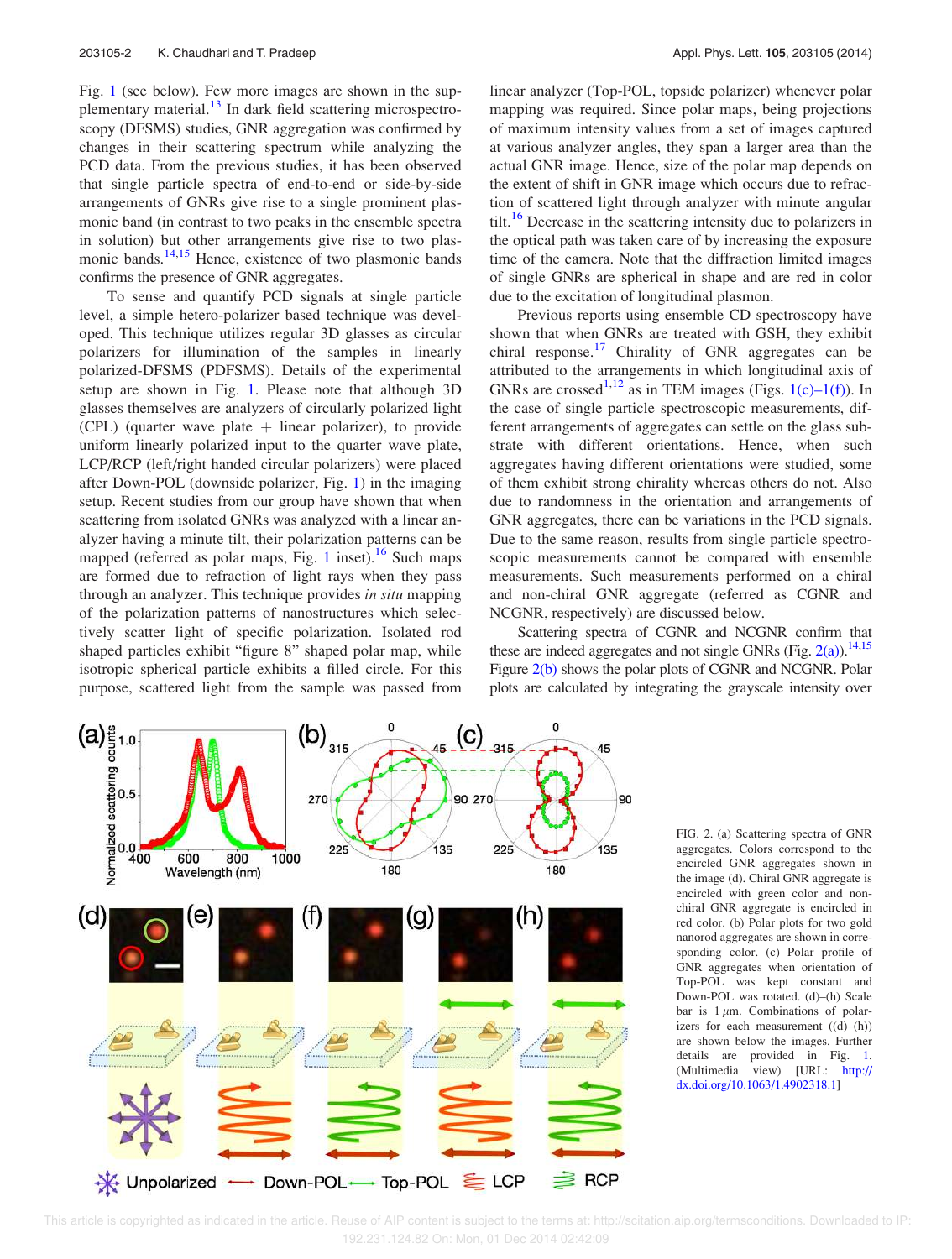the image spot of the particle as reported previously.<sup>16</sup> Fig. 2(c) shows that when both Top-POL and Down-POL are parallel (0 /180 ), relative scattering intensity of CGNR and NCGNR can be correlated with the one observed when only Down-POL was used (Fig.  $2(b)$ ). At other angles, changes in the scattering intensity follow the same trend, which are due to changes in the transmittance when Down-POL is rotated with respect to Top-POL. These data are used to quantify chirality of particles as described in the subsequent discussion. Images of CGNR and NCGNR nanoaggregates captured with unpolarized white light illumination are shown in Fig.  $2(d)$ . For unpolarized illumination, both these aggregates exhibit intense scattering signals in DFSMS images. When circular polarizers (LCP/RCP) were placed after Down-POL, both the aggregates exhibit intense scattering spots similar to the case of unpolarized illumination (Figs.  $2(e)$  and  $2(f)$ ). This is because CPL also allows excitation of plasmon resonances along all the axes. Then to check whether polarization of scattered light has any dependence on the handedness of illumination, PDFSMS measurements were performed. In these measurements, samples were illuminated with circularly polarized light generated by LCP/RCP and subsequent scattering signal was detected through Top-POL. By comparing Figs.  $2(g)$  and  $2(h)$ , we see that CGNR exhibits substantial change in the scattering intensity whereas NCGNR remains almost constant. This was attributed to the strong chirality of CGNR. Please also note that this can be observed only when Top-POL is in the optical path (compare Figs.  $2(e)$  and  $2(f)$ , where the experiment is the same as Figs.  $2(g)$  and  $2(h)$ , except that Top-POL is not in the optical path). Repeatability of these measurements is shown in Fig.  $3(a)$ . See multimedia view of Fig. 2(g) showing images of CGNR and NCGNR captured upon alternate RCP and LCP illumination along with few more chiral and non-chiral GNR aggregates. It implies that this behavior is indeed due to chirality of nanoaggregates and not due to rotation of loosely bound aggregates or other random fluctuations. From this data, we see that CGNR consistently goes through substantial change (% change) in the scattering intensity when illuminated alternatively with RCP and LCP light. But NCGNR scattering intensity remains almost constant upon illumination with LCP/RCP.

From Fig.  $3(a)$ , we see that scattering intensity of CGNR drops to  $\sim$  50% when illumination changes from RCP to LCP. These results suggest that one can illuminate sample with LCP/RCP and follow the changes in the linear polarization of the scattered light  $(\Phi)$  by monitoring the transmitted light intensity through Top-POL. This difference in transmission is interpolated to obtain angular change in polarization of scattered light (Fig.  $3(b)$ ). Note that Fig.  $3(b)$  is an alternate representation of Fig.  $2(c)$ . The curves in Fig.  $3(b)$  may be fitted with the following equation:

$$
\%I = C + a\cos^4(\theta - \beta),\tag{1}
$$

where,  $\theta$  is the angular position of Down-POL with respect to Top-POL,  $C$  is the constant baseline,  $a$  is a multiplier which helps in matching the amplitude of  $cos^4(\theta)$  with actual signal, and  $\beta$  indicates shift in  $\theta$ . Fig. 3(b) marks the parameter  $\Phi$  for CGNR, for which it comes out as  $\sim 60^\circ$  where scattering intensity changes from 100% to 50%. This parameter is a good measure of the PCD of GNR aggregates and takes



FIG. 3. (a) Percentage changes in the variation of the scattering intensity for CGNR and NCGNR plotted against the handedness of circularly polarized illumination. Odd numbers on X scale presents RCP illumination and even numbers present LCP illumination. (b) Polar profile of CGNR and NCGNR when Top-POL was kept constant and Down-POL was rotated.

values from 0–90 in units of degrees. Thus, chirality may be quantitated as

$$
\Phi = \left| \cos^{-4} \left( \frac{\%I_{LCP < 90} - C}{a} \right) - \cos^{-4} \left( \frac{\%I_{RCP < 90} - C}{a} \right) \right|, \tag{2}
$$

where,  $\mathcal{U}_{LCP<90}$  and  $\mathcal{U}_{RCP<90}$  are scattering intensities collected through Top-POL upon illuminating the sample with LCP and RCP light, respectively. Percentage values of  $I_{LCP<90}$  and  $I_{RCP<90}$  used in this formula are for  $\theta$  values less than 90 , each percentage maximum is determined amongst  $I_{LCP < 90}$  and  $I_{RCP < 90}$ . Maximum change in linear polarization occurs between  $0^{\circ}$  and  $90^{\circ}$ .

To provide direct evidence of optical rotation, we use the polar mapping technique reported before.<sup>16</sup> Figures 4(a)–4(c) show the results of mapping done over two GNR aggregates with unpolarized, LCP and RCP illumination, respectively. Corresponding PCD spectra are shown in Fig. 4(d). For aggregate "1," polar map is symmetric throughout the observation, but for aggregate "2" it exhibits complex asymmetric polar maps when illuminated with light of different polarizations. This can be attributed to excitation of multiple plasmon axes. Polar map of aggregate "2" with LCP illumination shows selection of specific polarization in scattered light (Fig.  $4(b)$ ) and this subsequently changes when illumination was changed to RCP. Polar plots determined by integration of the scattering intensity over the image area of individual GNR aggregates are given in the supplementary material $13$  to further support the mapping data.

The results discussed above show that quantification of chirality can be done by PDFSMS. Although such quantification is possible by detecting optical rotation through Top-